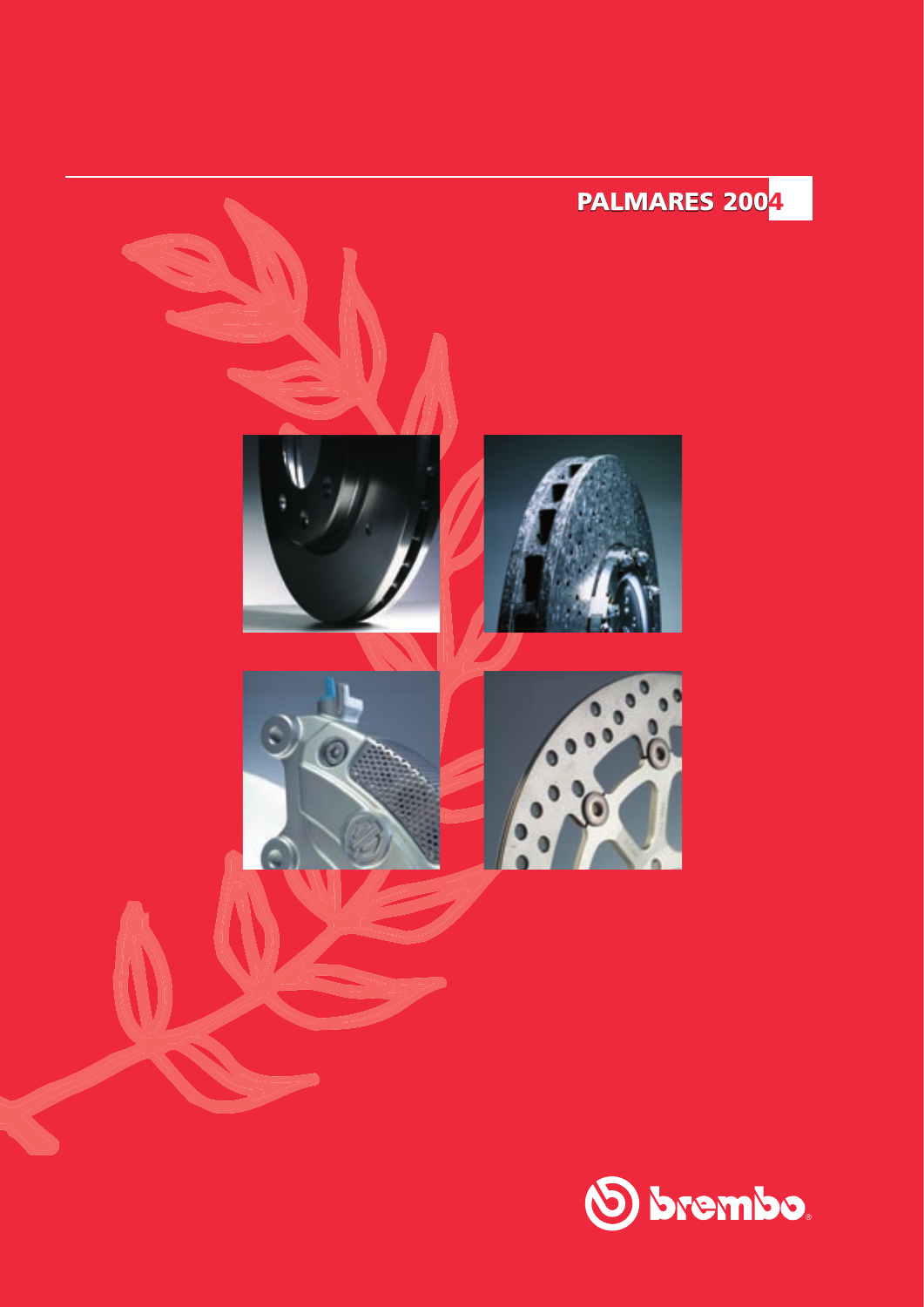## PALMAR

N G

## **AUTO**

## **Brembo – Sistemi Frenanti**

| <b>Campionato Mondiale F1</b>               | 1º posto Ferrari (Costruttore) - M. Schumacher (Pilota)                            |
|---------------------------------------------|------------------------------------------------------------------------------------|
| <b>American Le Mans Series LMP900</b>       | 1° posto Audi R8 - Team Champion - Werner / Lehto                                  |
| <b>American Le Mans Series GT</b>           | 1° posto Porsche GT3 RS - Team Alex Job - Bernhard                                 |
| <b>NASCAR Nextel Cup</b>                    | 1° posto K. Busch                                                                  |
| <b>NASCAR Busch Series</b>                  | 1° posto M. Tuex                                                                   |
| <b>Australian V8 Supercars Championship</b> | 1° posto Ford - Team Stone Brothers Racing - Ambrose                               |
| <b>TRANS AM</b>                             | 1° posto Rocketsports Racing - Pruett & Gentilozzi                                 |
| <b>Speed Channel World Challenge</b>        | 1° posto Dodge Viper - 3R Racing - Archer                                          |
| 24 Hours of Le Mans - LMP900                | 1º posto Audi R8 - Team GOH - Capello / Kristensen / Ara                           |
| 24 Hours of Le Mans - GT                    | 1° posto Porsche GT3 RS - Team Dale White - Maassen / Bergmeister / Long           |
| <b>FIA GT Championship (N-GT class)</b>     | 1° posto Porsche GT3 RS - Team Freisinger - Maassen / Luhr                         |
| <b>LMES - LMP900</b>                        | 1º posto Audi R8 - Team Audi UK - Herbert / Davies                                 |
| <b>LMES - LMP675</b>                        | 1º posto Courage - Team Courage - Frei / Hancock                                   |
| <b>GT Championship</b>                      |                                                                                    |
| <b>ITALIA</b>                               |                                                                                    |
| <b>GT class</b>                             | 1º posto Chrysler - Team Megadrive - Matteuzzi / Perazzini                         |
| <b>N-GT class</b>                           | 1° posto Ferrari - Team Kessel - Kessel / Chiesa                                   |
| <b>FRANCIA</b>                              |                                                                                    |
| <b>GT class</b>                             | 1° posto Chrysler - Team VBM - Bornhauser / Thevenin                               |
| <b>N-GT class</b>                           | 1° posto Porsche - Team Nourry Compétition - Traffort / Rabineau                   |
| <b>GRAN BRETAGNA</b>                        |                                                                                    |
| <b>Champions class</b>                      | 1º posto DRM - Wilcox / Anorim                                                     |
|                                             | France Silhouette Championship 1° posto Peugeot - Teams Pescarolo Sport Gemo Sport |

## **AP Racing**

 Freni Frizione **SINGLE SEATER FORMULA Formula One 1°** posto Ferrari (Costruttore) - M. Schumacher (Pilota) **•**<br>**• 1°** posto Arden Motorsport - Liuzzi **F3000 1°** posto Arden Motorsport - Liuzzi<br>**British F3 1°** posto Piquet Sports - Piquet Jnr **British F3** 1° posto Piquet Sports - Piquet Jnr **• Indy 500 1° posto Rahal Letterman Racing - Rice <b>• IRL 1°** posto Andretti Green Racing - Kanaa **IRL** 1° posto Andretti Green Racing - Kanaan **• Champcar** 1° posto Newman Haas Racing - Bourdais **• RALLY WRC 1<sup>°</sup>** posto Citroën (Costruttore) - Loeb (Pilota) **Junior WRC 1<sup>°</sup>** posto Suzuki Ignis - Anderson **Junior WRC** 1° posto Suzuki Ignis - Anderson **• GT FIA GT**<br> **1°** posto BMS Scuderia Ferrari - Cappellani / Gollin<br> **1°** posto Chevrolet Corvette C5-R - Gavin / Beretta **Le Mans GTS** 1° posto Chevrolet Corvette C5-R - Gavin / Beretta / Magnusson **• • ALMS GTS** 1° posto Chevrolet Corvette C5-R - Fellows / O'Connell **• • Japanese GT 1° posto Xanavi Nismo 2 - Motoyama / Lyons <b>• • • • • • • TOURING CARS BTCC**  $1^\circ$  posto 888 Astra Coupe (Costruttore) - Thompson (Pilota) **• • • • • 1 b** pTM **1 · 1 b** posto Abt Audi A4 - Elkstrom **• DTM** 1° posto Abt Audi A4 - Elkstrom **• ETCC**  $\overline{ }$  **1**° posto BMW Team GB - Priaulx **• • • 4**° **Australian V8** Supercars **•** 1° posto Stone Brothers Racing - Ambrose **Australian V8 Supercars** 1° posto Stone Brothers Racing - Ambrose **• NASCAR Concord Big 10** 1° posto Query **•**<br> **•** Florida Sunbelt Series 1° posto Anderson **• Florida Sunbelt Series** 1° posto Anderson **•**

**Nascar Southe<u>ast Series</u> 1<sup>°</sup> posto Fultz <b>•**<br> **Smart Modified Tour** 1<sup>°</sup> posto Miller **• Smart Modified Tour** 1° posto Miller **•**

**Bowman Grey Stadium** 1° posto Brown